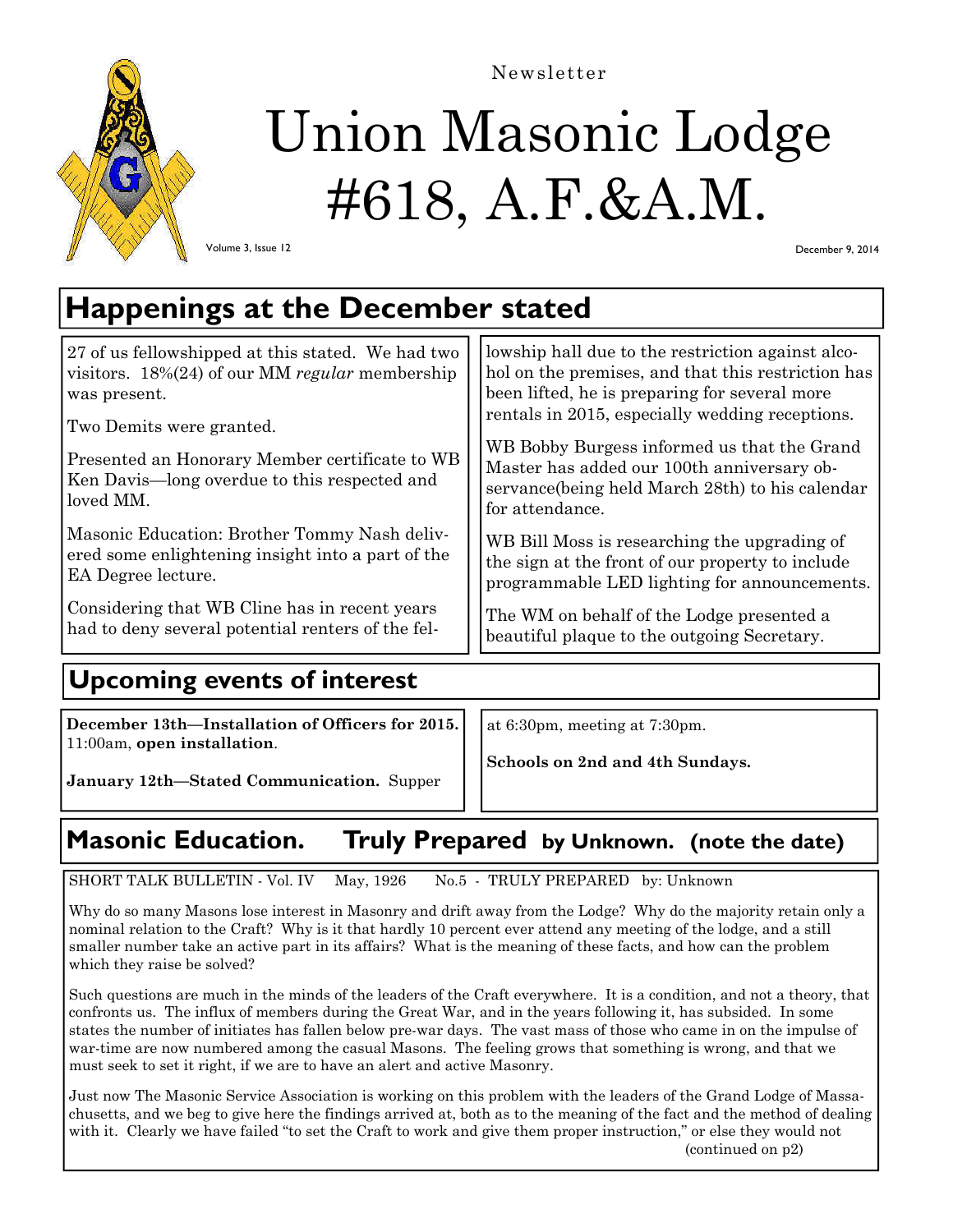| December Birthdays (by age)                                                                                                                                                                                      |                                                                                                                                                                                                               |                                                                                                                                                                                                             |
|------------------------------------------------------------------------------------------------------------------------------------------------------------------------------------------------------------------|---------------------------------------------------------------------------------------------------------------------------------------------------------------------------------------------------------------|-------------------------------------------------------------------------------------------------------------------------------------------------------------------------------------------------------------|
| <b>AGE/BIRTH DATE REPORT</b><br>(sorted by age on birth date)<br>87 12/05/1927 ELLIS P. AUSTIN<br>81 12/15/1933 CLADWELL P. HAT-<br><b>LEY</b><br>81 12/31/1933 ATLAS J. RUSHING<br>78 12/03/1936 BILLY M. SLOOP | 77 12/04/1937 BROOKS R. MULLIS<br>72 12/06/1942 WILLIAM B. RITCHIE<br>69 12/17/1945 HERIOT L. MULLIS<br>68 12/01/1946 CHARLES C. LUDWIG<br>66 12/03/1948 RICHARD D. SIMPSON<br>64 12/03/1950 DARRELL E. CLINE | 61 12/01/1953 WILLIAM A. BROOKS<br>JR<br>57 12/27/1957 MARK B. DOUGLAS<br>55 12/06/1959 BILLY M. MORGAN<br>42 12/26/1972 BRIAN A. BECK<br>40 12/14/1974 DAVID A. BULLOCK<br>22 12/28/1992 JOSHUA A. PEACOCK |
| January Birthdays (by age)                                                                                                                                                                                       |                                                                                                                                                                                                               |                                                                                                                                                                                                             |
| <b>AGE / BIRTH DATE REPORT</b><br>(sorted by age on birth date)<br>95 01/02/1920 JAMES B. ROB-<br><b>ERTS JR</b><br>79 01/03/1936 CHARLES E. MOR-<br><b>RIS JR</b><br>77 01/09/1938 JAMES F. MOR-<br>GAN         | 73 01/01/1942 GERALD L. GRESH-<br>AM<br>71 01/15/1944 ROGER D. RICE<br>69 01/19/1946 JACKIE H.<br><b>HARTSELL</b><br>68 01/01/1947 COY D. BLACKMAN<br>65 01/03/1950 KENNETH W. FLOYD                          | 57 01/16/1958 JIMMY W. BROOKS<br>54 01/18/1961 JOSEPH A. ABBA-<br><b>TIELLO</b><br>48 01/22/1967 MICHAEL W. HAT-<br><b>LEY</b><br>41 01/18/1974 BILLY D. MCKEN-<br>ZIE JR                                   |
|                                                                                                                                                                                                                  | 62 01/19/1953 SAMUEL B. KEENEY                                                                                                                                                                                |                                                                                                                                                                                                             |

(continued from p1)

drop out of our membership, or regard Masonry as merely another Order to "belong to" and nothing more. To that end, we must begin at the beginning and lay the basis of a real Masonic life.

What is needed is extra-ritualistic preparation of the man applying for the Degrees before, during and after his reception into the Lodge. Of the three the first, if not the most vital, is surely profoundly important, and it has been almost entirely neglected. Let any man recall, if he can, his state of mind regarding the Craft when he knocked at its door, and he will realize that he had but the faintest idea of what Masonry is and of what it meant to be initiated into it. the method now proposed takes account of that fact, and takes him in hand as soon as he has expressed a desire to join the Lodge, and even before he has made his application for the Degrees.

In this way, by making strict inquiry of an aspirant for the Degrees to see if he has in him the stuff of which a Mason may be made, no end of embarrassment may be avoided, and the Craft strengthened or protected accordingly. *The first duty of the committee, as well as the last, is to see whether or not the man before them has the qualities of character which will enable him to add to the good name and integrity of the Craft, and also whether he will actually make such a contribution. In short, is he in his daily life and acts going to be a Mason, in fact, or in name only?* (italics added)

Such information or impression can be obtained by examining him as to his attitude toward Masonry. Why is he applying? What induced him to take this step? What is his opinion of Masonry and upon what does his opinion rest? It should be emphasized, in plain terms, that his privilege of membership in the Craft carries with it certain obligations that will rest upon him toward the Craft. It must be explained to the applicant that it is the business of Masonry to teach the virtues of the moral life - chastity, charity and service - and his known attitude in regard to these matters ought to determine whether he is a man fit for the fellowship of the Fraternity.

Also, care must be taken to impress upon the applicant the fact that the moral life obtains its sanction and authority from Spiritual Faith. He ought to be asked, not obtrusively but candidly and earnestly, his ideas regarding God. If he has not clearly confronted his mind with the Supreme Reality, he ought to be asked to do so. No man who is uncertain (continued on p3)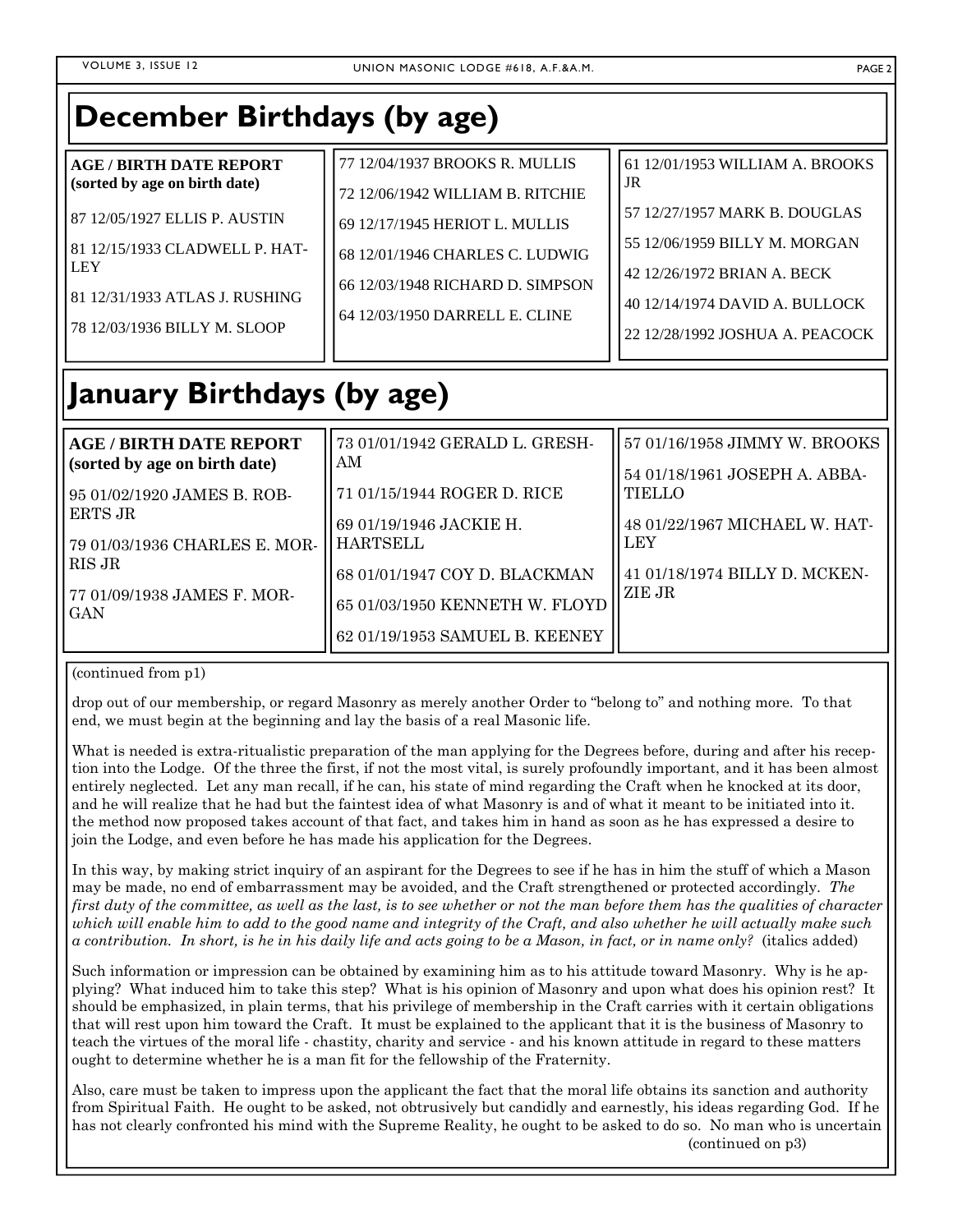#### (continued from p2)

about God, or who treats the idea of God as a piece of Lodge furniture, has any place in a Masonic Lodge.

It is important that an applicant should know what duties devolve upon him as a member of a Lodge. (italics added) Such as acquaintance with the ritual and other items of Masonic information; attendance upon the Lodge as a duty, and whether or not he is in a position to attend; whether he is willing to assist in the work of the Lodge, by serving on Committees or otherwise; as to his financial obligation - can he afford what it will be necessary for him to spend?

When his petition has been voted upon, along with his notice of election the applicant ought to receive a copy of the pamphlet entitled "Preparation," with the request that he read it carefully. After he has received the entered Apprentice Degree he should be given a birds-eye view of Masonry, so to put it, showing geographical distribution in Grand Lodges, both at home and abroad. He will realize that Masonry encircles the earth, but is strongest in America, where three-fourths of the Craft live and toil. He ought to be told of the leading men in the State and the Nation who are and have been Masons, if only to let him see what kind and quality of men the Craft attracts and develops.

It is not an accident that Masonry lures strong men and makes them stronger. Its teachings are the basic principles of civilized society, the very ground-work of Church, State and Home. Every man needs to realize that the truths of Masonry are not secret, but only the method and symbols by which they are taught. The parts of our ceremonies which are secret ought to be pointed out, and the candidate cautioned about disclosing what he has received.

Those who "Post" the candidate on the "Work" of the Degree ought to tell him something of what it means, after the manner of the "Intenders" in the old Lodges of Scotland. Such a book as "The Symbolism of the Three Degrees," by Street, is useful for this purpose, not that it should be read to the candidate, but its facts told him as he goes along. He should know the use of the Tools of the Craft, the meaning of the Great Lights - especially the Great Light; its teachings about Brotherly Love, Relief, and Faith; its cardinal virtues of Temperance, Fortitude, Prudence and Justice.

As in the Scottish Lodges, the obligation should be explained, particularly the figurative character of its penalty, and the fashion in which the oath was sealed and why. He ought to know the Due-Guard and Sign of the Degree, and when and how they are to be used in the Lodge. It is not enough to tell him these facts. He ought to be fully clothed, and asked to enter and retire from the Lodge in the proper manner. A candidate is in novel surroundings, and while he does not remember all that is told him, it is not easy for him to forget what he acts out.

In a like manner, the Second degree is to be studied, showing in what ways it differs from the First, in the greater inclusiveness of the obligation, as well as in its emphasis upon the arts and sciences, with particular reference to Geometry and its meaning and use by the Craft. The initiate is asked to read The Masonic service Association Bulletin 3-5-7 before taking the third degree. It is a pity that neither the ritual nor the lecture tells us the meaning of the Great Degree, which has in it the sublime secret of Masonry and of life itself. All effort must be made to get the initiate to grasp the truth with which it deals - the truth of the Eternal Life.

Having received the Degrees of Masonry, an initiate needs to know something of the regulations of the Craft, its constitution, its Landmarks; and the nature and authority of the Grand Lodge under whose obedience he lives. It is only fair to tell him the relation of the Blue Lodge to other Masonic Bodies, both York Rite and Scottish Rite; and in a way to emphasize the supremacy of Craft Masonry. It will be useful for him to know that the Shrine, the Grotto and other such organizations, while made up of Masons, are not Masonic any more than any club made up of Masons is Masonic. More important still is the etiquette of the Craft, in the Lodge and outside, and the discretion necessary in making himself known as a Mason, or in responding to the advances of others.

Such simple things about Masonry and how to use it ought to be taught every Mason in the Lodge; and such extraritualistic instruction the Grand Lodge of Massachusetts proposes to give the men who enter its fellowship - using the literature and other helps prepared by The Masonic Service association. It is hoped that other Grand Lodges will take up the plan, or some other equally good, in simple fairness to men who are made Masons - that they may be duly and truly prepared for the better appreciation and service of the Craft. Some of us, looking back, wish very much that we had been thus set to work and taught the meaning and uses of our tools.

The adoption of such a plan by an old and great Grand Lodge marks a long step in the right direction - a new epoch in Masonic education, of which we have heard so much and seen so little result. It is like a dream come true, the full meaning of which few can realize save those who have worked and planned for years to see it become a fact. Such things we can do together, each borrowing from the wisdom of the other. Those of us who had to wait long and work hard for information about Masonry which should have been taught us by our mother Lodge, look with envy upon the young men of the Old Bay State.